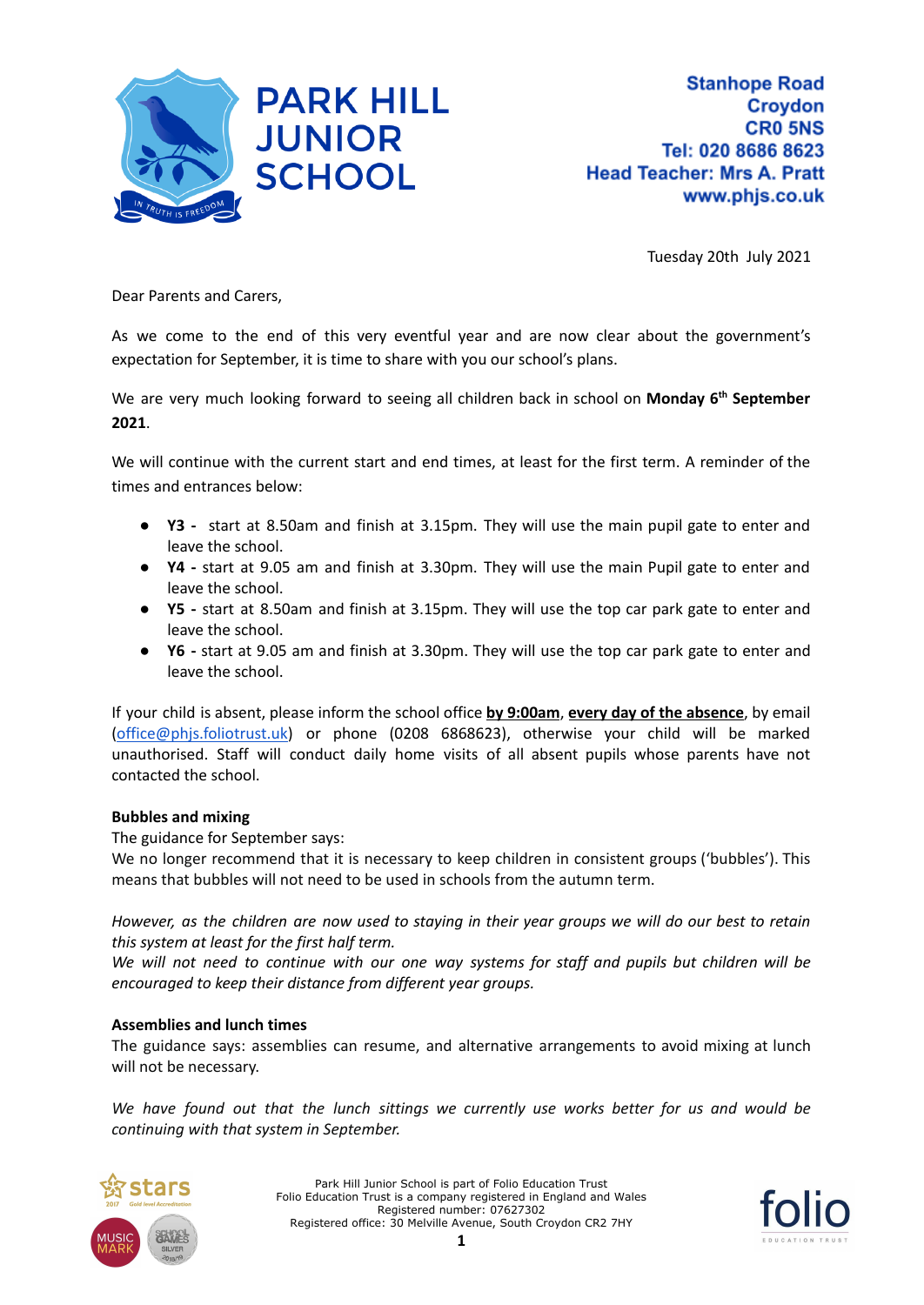The school dinner menu for the autumn term can be found [here.](https://www.phjs.co.uk/parent-info/school-meals) Meals must be paid for, in advance, via ParentPay. Debts on your ParentPay account will not be allowed and you will be asked to provide your child with a packed lunch until the debt is cleared.

## **Face Coverings**

The guidance also says social distancing will not be necessary and face mask wearing is discretionary, as they are no longer advised for pupils, staff and visitors either in classrooms or in communal areas. However, if there is an outbreak, a director of public health might advise that face coverings should temporarily be worn in communal areas or classrooms (by pupils, staff and visitors, unless exempt).

We will leave it to staff to make a decision to wear face coverings and we have looked carefully at this in the context of allowing parents on to the school premises at drop off and pick up times. We feel *that at drop off time, teachers will not be able to have conversations with parents, therefore coming* in to wait with your children or speak with a teacher in the morning will not be possible. Pupils can be *dropped off at the school gates. There will always be a member of the senior leadership team, Mrs Evans and support staff on hand to support any children who find this difficult.*

## **Contact tracing and bubble closures**

The guidance says:

Close contacts will now be identified via NHS Test and Trace and education settings will no longer be expected to undertake contact tracing.

Contacts from a school setting will only be traced by NHS Test and Trace where the positive case specifically identifies the individual as being a close contact.

If your child shows any symptoms whilst in school, we will ask for them to be picked up and taken home and a PCR test done. Your child must stay at home until the test results come back, then seek *advice from Public Health England.*

#### **Parental contact**

Parents are encouraged to continue to make contact with the school **via email and telephone**. If it is necessary to have face to face contact, this can be arranged with the office.

#### **Uniform**

All children should return to school in their **full school uniform** in September. Details can be found on our school website: [www.phjs.co.uk/parent-info/uniform](http://www.phjs.co.uk/parent-info/uniform)

Please note that **boots, leggings and trainers should not** be worn to school. **Trainers** can be worn on PE days.

#### **PE bags & Kit**

There will be **no PE bags** in school because children will come into school in their PE kit on the days they have PE or have a sports club before or after school. Most PE lessons will be outdoors (as advised) so school joggers will be sensible. This has worked very well for the children and has reduced lost items. Children will be informed of these days when they return to school in September. Please ensure your child has the **correct PE kit** – details of this can also be found on our website.

#### **Park Hill Recovery Curriculum & Learning to Learn week**

We recognise that this year has had a lot of upheaval in the children's learning habits due to the lockdowns, isolations and school closures and we know that we will have to spend some time reorienting our pupils back into the school routine. Therefore, children will be learning through our bespoke *Park Hill Recovery Curriculum & Learning to Learn curriculum* for the first two weeks back**.**



Park Hill Junior School is part of Folio Education Trust Folio Education Trust is a company registered in England and Wales Registered number: 07627302 Registered office: 30 Melville Avenue, South Croydon CR2 7HY